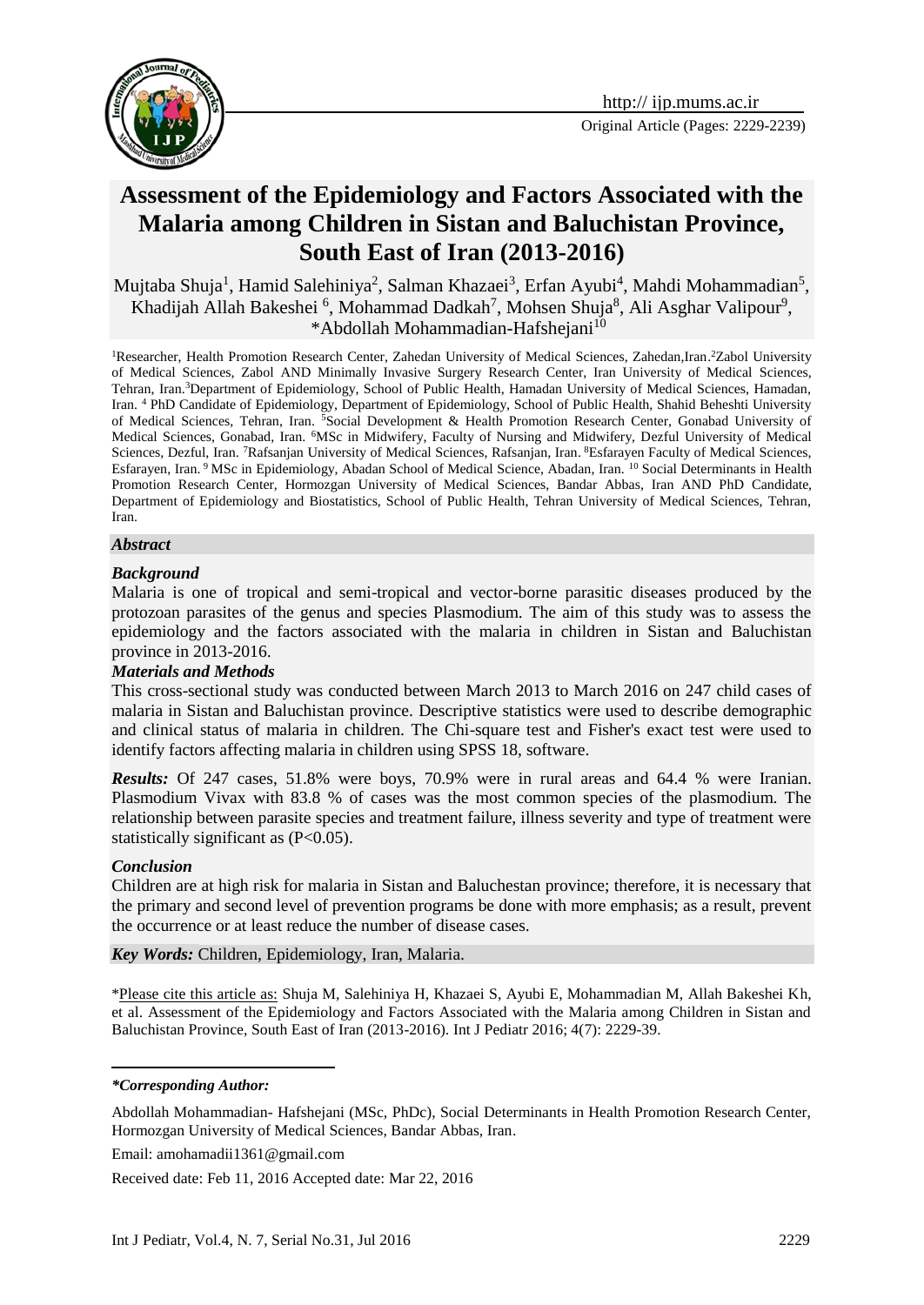### **1- INTRODUCTION**

 Malaria as a vector-borne parasitic diseases in tropical and semi-tropical regions produced by genus of parasitic protozoans and species of Plasmodium. This disease is considered as one of most important public health problem with great morbidity and mortality. Estimated incidence for infection with Plasmodium Falciparum in the African area in year 2000 was 214 million [\(1\)](#page-8-0), and for other years was as follow; 365 million in 2002 [\(2\)](#page-8-1), 226 million in 2004 [\(3\)](#page-8-2), 261milion in 2007 [\(4\)](#page-8-3) and 173 million in 2009 [\(5\)](#page-8-4). Also, according to the WHO worldwide report in 2014, around 200 million cases of malaria are reported yearly[\(6\)](#page-8-5). Malaria spread across 108 countries in the world, and makes a deep impact on the socioeconomic status (SES) of the people who live in these countries [\(2,](#page-8-1) [3,](#page-8-2) [7\)](#page-9-0). About 85% of malaria morbidity and 90% of malaria mortality have occurred in sub-Saharan Africa [\(3\)](#page-8-2). In the conducted study in 2009 by Cibulskis and et al., totally, 225 million malaria cases were reported (5th– 95th centiles were 146–315 million), out of them, 78%, 15% and 5% were reported from World Health Organization (WHO) African Region, WHO South-East Asia Region and the WHO Eastern Mediterranean Region respectively. In Africa region, estimated cases per 1000 population at risk were 214 (95% confidence interval [CI] 133–302), in the Eastern Mediterranean region were 23 (95% CI 17–34) and in the Southeast Asia region were 19 (95% CI 14–26).

Based on WHO report, worldwide malaria incidence rate reduced by 37% and mortality rate by 48 %between 2000 and 2015[\(6\)](#page-8-5). Although the highest of investments and efforts for malaria elimination have been conducted in highburden countries [\(8,](#page-9-1) [9\)](#page-9-2), in region such as southern Africa(10, 11), Mesoamerica, central Asia(12), and the Asia-Pacific region(13, 14), remarkable

accomplishments have been prepared in malaria –eliminating. So, during the last 5 years, more countries such as Morocco, Armenia, Turkmenistan and the United Arab Emirates have been certified as malaria free[\(6\)](#page-8-5). Epidemiological studies showed that yearly in the world, range of 0.7 to2.7 million people died by malaria infection, that out of them, above 75 % occurred among African children [\(10\)](#page-9-3). More deaths from malaria are due to infection with Plasmodium Falciparum [\(2\)](#page-8-1). Iran is one of the foci of malaria in the world. In recent years, the incidence of the disease has fallen sharply [\(11-13\)](#page-9-4). One of important part of Iran that involved with malaria is Sistan and Baluchestan Province. The epidemiological pattern of malaria in this province is similar to two countries of Afghanistan and Pakistan that are eastern neighbors of Iran. However, the number of imported malaria from these two countries to Sistan and Baluchestan Province are remarkable. In Pakistan in 2014, about 29 %of population lived in high transmission region, 69 lived in low transmissions and 2% lived in malaria free region. Reported confirmed cases were 275,149 and numbers of reported deaths were 56 cases. Also, in Afghanistan in 2014, about 27% of population lived in high transmission region, 49% in low transmission region and 24% in malaria free region. Reported confirmed cases were 61,362 and numbers of reported deaths were 32 cases[\(13\)](#page-9-5).

However, malaria remains as a serious health problem in Iran, particularly in South and Southeastern of country, especially in Hormozgan, Sistan and Baluchistan, and Kerman provinces. Whole number of individuals at risk in these regions according to the National Census held in 2011 were 7051498  $(Kerman = 2.938.988$ . Hormozgan = 1,578,183, Sistan and Baluchistan  $=$ 2,534,327) [\(14,](#page-9-6) [15\)](#page-9-7). As a result, malaria is health priority in these areas [\(16\)](#page-9-8). We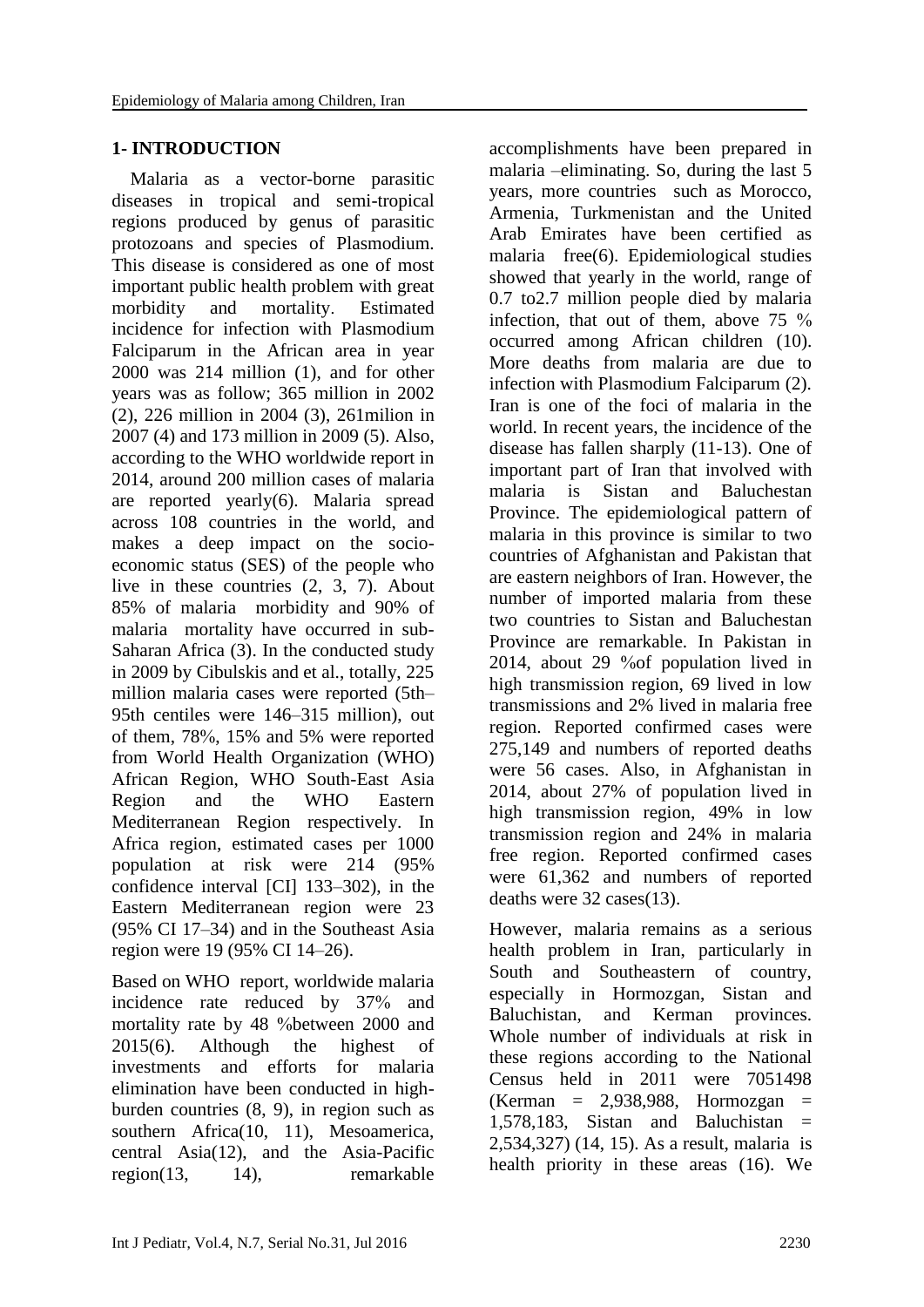haven't specific information on demographic, clinical and laboratory characteristics of malaria in children in this area; therefore implementation research in this area is essential. Given that in recent years none study have conducted among children in Sistan and Baluchistan province as one of the foci of the malaria in Iran, the aim of this study was to assessment of the epidemiology and the factors associated with the malaria among children in Sistan and Baluchistan province during 2013 to 2016.

# **2- MATERIALS AND METHODS**

# **2-1. Study Design and Population**

 In a cross-sectional study, all malaria cases in children under 7 years old in Sistan and Baluchistan province were recruited. The province located in South East of Iran, neighboring [Pakistan](https://en.wikipedia.org/wiki/Pakistan) and [Afghanistan](https://en.wikipedia.org/wiki/Afghanistan) and its capital is [Zahedan](https://en.wikipedia.org/wiki/Zahedan) city. Sistan and Baluchestan is broadest province in Iran, with an area of 187,502 km². The population of Sistan and Baluchistan according to the National Census held in 2011 was 2,534,327 people. Sistan and Baluchestan province consist of 15 counties including [Chabahar,](https://en.wikipedia.org/wiki/Chabahar_County) Qasar-qand, [Dalgan,](https://en.wikipedia.org/wiki/Dalgan_County) [Hirmand,](https://en.wikipedia.org/wiki/Hirmand_County) [Iranshahr,](https://en.wikipedia.org/wiki/Iranshahr_County) [Khash,](https://en.wikipedia.org/wiki/Khash_County) [Konarak,](https://en.wikipedia.org/wiki/Konarak_County) [Nikshahr,](https://en.wikipedia.org/wiki/Nikshahr_County) [Saravan,](https://en.wikipedia.org/wiki/Saravan_County) [Sarbaz,](https://en.wikipedia.org/wiki/Sarbaz_County) [Soran,](https://en.wikipedia.org/wiki/Sib_o_Soran_County) [Zabol,](https://en.wikipedia.org/wiki/Zabol_County) [Zaboli,](https://en.wikipedia.org/wiki/Mehrestan_County) [Zahedan](https://en.wikipedia.org/wiki/Zahedan_County) and [Zehak.](https://en.wikipedia.org/wiki/Zehak_County) Sistan and Baluchistan includes two sections, Sistan in the North of the province and Baluchistan in the South of the province. Today, Sistan and Baluchistan province consider as one of the driest areas of [Iran.](https://en.wikipedia.org/wiki/Iran) The province has common borders with Pakistan (900km) and Afghanistan  $(300 \text{ km})$ .

In this province, the maximum annual temperature is 51°C. The coldest and hottest county in the Sistan and Baluchestan province are mainly Zahedan and Iranshahr. Malaria disease has endemic form in this province **(Figure1).**

### **2-2. Methods**

Malaria cases were detected by two methods of Microscopic Diagnosis and Serology:

### **2-2-1. Microscopic diagnosis**

In this method as gold standard for laboratory confirmation of malaria, Malaria parasites is identified by examining under the microscope a drop of the patient's blood that spread out as a blood smear on a microscope slide. The specimen is stained with the Giemsa stain to give the parasites a distinctive appearance.

# **2-2-2. Serology**

Serology detects antibodies against Malaria parasites, using either indirect immunofluorescence (IFA) or enzymelinked immunosorbent assay (ELISA).

# **2-3. Eligibility criteria**

All patients of equal or less than 7 years included in present study they were confirmed as malaria cases and during the past month have lived in the study area. The patients with no information about disease history; diagnosis and treatment in surveillance system were excluded from the study.

### **2-4. Ethical considerations**

With masking information about name, surname and residency address, other information including gender, age, nationality, residency, history of disease, treatment failure, illness severity, type of treatment, epidemiologic classification, stage of Parasites, Plasmodium species and type of slide were identified.

### **2-5. Data analyses**

In descriptive analysis step, distribution of background (gender, age, location and nationality), clinical and laboratory variables (plasmodium species, life stages of the parasite, symptoms, history of disease, history of treatment failure, disease severity, type of treatment and classification epidemiological) of patients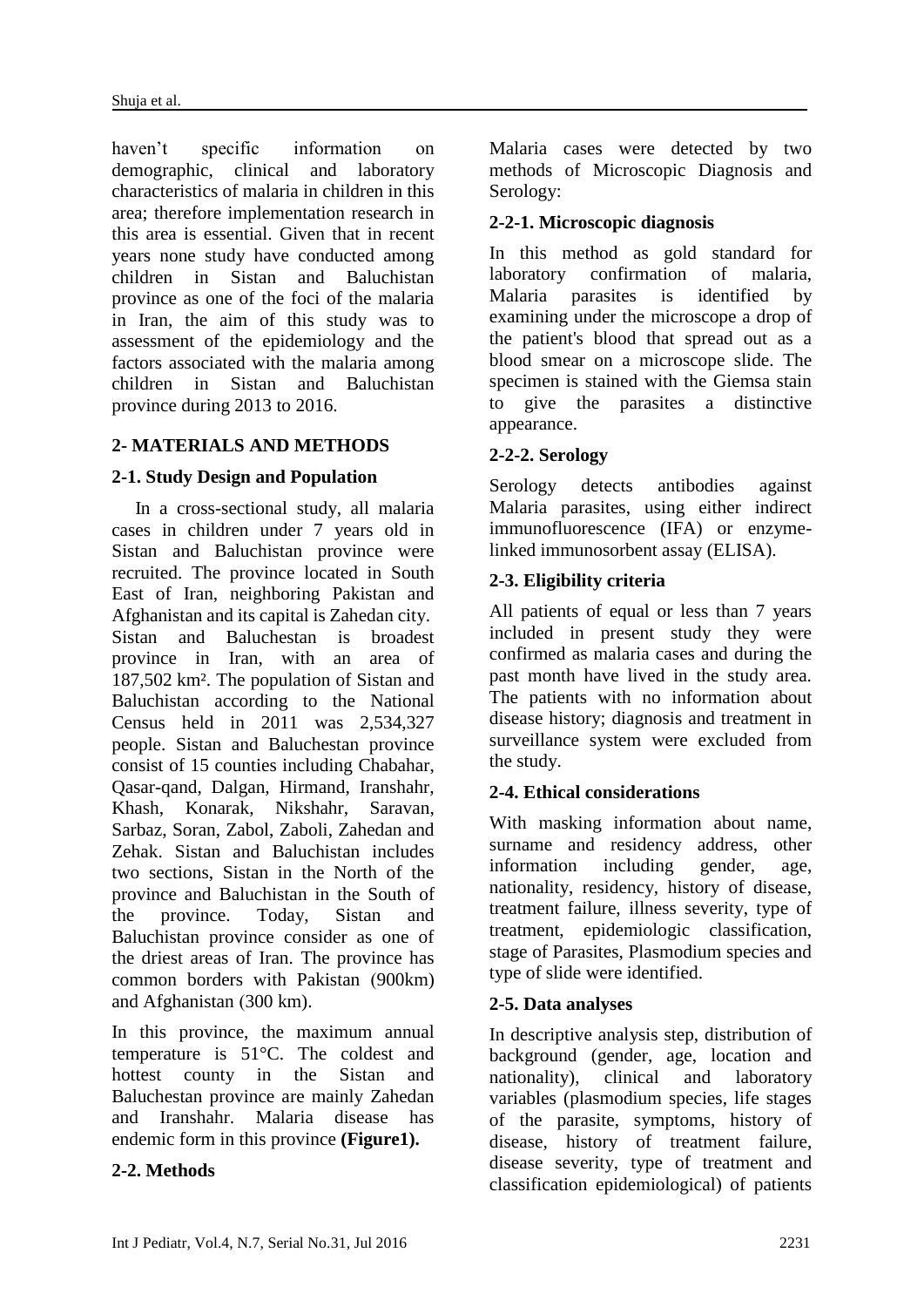are shown with the number (%). In analytical step, we examined the relationship between Plasmodium species and demographic, clinical and laboratory variables using Fisher's exact test and Chisquare test. Data were analyzed using SPSS version 18 software.  $P \le 0.05$  was considered as significant level of the tests.



**Fig.1**: Location of Sistan and Baluchistan Province in Iran

### **3- RESULTS**

 Totally, 247 cases of positive smears of malaria were recorded during the study period. Among them, 128 (51.3%) and 119 (48.2%) were boys and girls respectively. Children aged under or equal 1 year and 3 years had highest and lowest frequency (**Table.1**).The mean (SD) of age of patients was  $4.43 \pm 1.79$ . 70.9% of children with malaria were rural residents. The largest number of the patients reported from Sarbaz County and the lowest number of Khash and Zabol County (**Figure.2).** 64.4 % of patients were Iranian nationality. In the active screening program 131 (53%) cases of patients have been identified while 116 (47%) cases were identified during the passive screening program. The largest numbers of disease incidence were in autumn and the lowest number in winter (**Figure.3**).

Plasmodium Vivax was the cause of disease in 207 (83.8%) of patients, Plasmodium Falciparum in 33(13.4%) of patients and mixed species in 7 (2.8%) of patients. Sarbaz, Saravan and Chabahar districts together have 72% of the total reported cases of Plasmodium falciparum in Sistan and Baluchistan area. In 169 (68.4%) of patients Plasmodium were at Trophozoites stage of the development cycle of the parasite, in 24 (9.7%) of patients were in the Gametocyte stage, in 11 (4.5%) of patients were in the [Schizont](http://www.google.com/url?sa=t&rct=j&q=&esrc=s&source=web&cd=4&cad=rja&uact=8&ved=0ahUKEwjA4fnP-_XMAhWH2xoKHc3ZBDsQFgg3MAM&url=http%3A%2F%2Fwww.malaria.com%2Fquestions%2Fschizont&usg=AFQjCNH8nHWA2kwy4Abde-CwcNAy_JCHcw&sig2=9-E7z_-P2p6f8BqZhRQcIg&bvm=bv.122676328,d.d24) and in 43(17.4%) of patients were in the Gametocyte and Trophozoite stage. Most patients had no history of disease. Also, 234 (94.7%) of patients received treatment in outpatient basis and 13(5.3%) of patients received inpatient medical services. All patients that reported in this study received appropriate medical treatment. All patients recovered and there was no case of death due to malaria (**Table.2**). The Chi-square test and Fisher's exact test were used to investigate the relationship between type of parasite and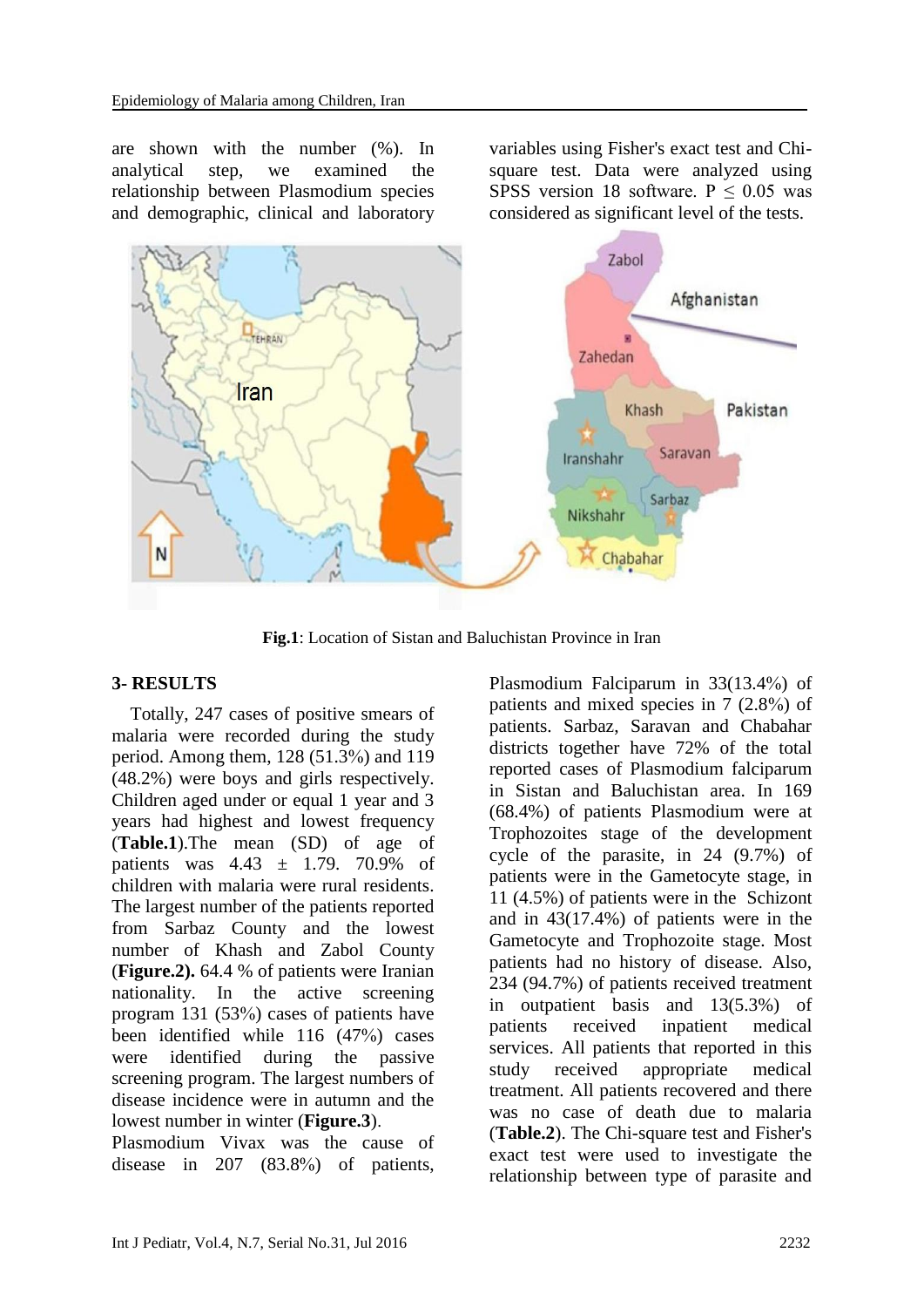demographic, clinical and laboratory characteristics of patients. Significant relationships were found between plasmodium falciparum and biological stage of the malaria parasite ( $P \le 0.001$ ), residency place (P=0.021), season (P=0.021), treatment failure (P  $\leq$  0.001), severity of illness ( $P \le 0.001$ ) and type of treatment ( $P \le 0.001$ ). In other words, most infection by plasmodium falciparum occurred in stage of Trophozoite, in rural area, in autumn, without treatment failure and no complication and in outpatient forms of treatment. However, no significant relationship was observed between plasmodium falciparum and nationality (P = 0.139), gender (P = 0.737), age  $(P = 0.228)$  and travel to endemic areas  $(P = 0.057)$  among the children **(Table.3 and 4)**.

| Variables         |            | Number         | Percent |
|-------------------|------------|----------------|---------|
| Gender            | Boy        | 128            | 51.8    |
|                   | Girl       | 119            | 48.2    |
|                   | $\leq1$    | 9              | 03.6    |
| Age groups (year) | 2          | 29             | 11.7    |
|                   | 3          | 53             | 21.5    |
|                   |            | 32             | 13      |
|                   | 5          | 46             | 18.6    |
|                   | 6          | 34             | 13.8    |
|                   |            | 44             | 17.8    |
| Residency         | Urban      | 72             | 29.1    |
|                   | Village    | 175            | 70.9    |
|                   | Pakistanis | 84             | 34      |
| Nationality       | Afghan     | $\overline{4}$ | 01.6    |
|                   | Iranian    | 159            | 64.4    |

**Table-1**: Demographic characteristics of children with malaria



**Fig. 2**: The frequency of Plasmodium vivax, Falciparum and Mixed species in the counties of Sistan and Baluchestan Province, Iran (2013-2016)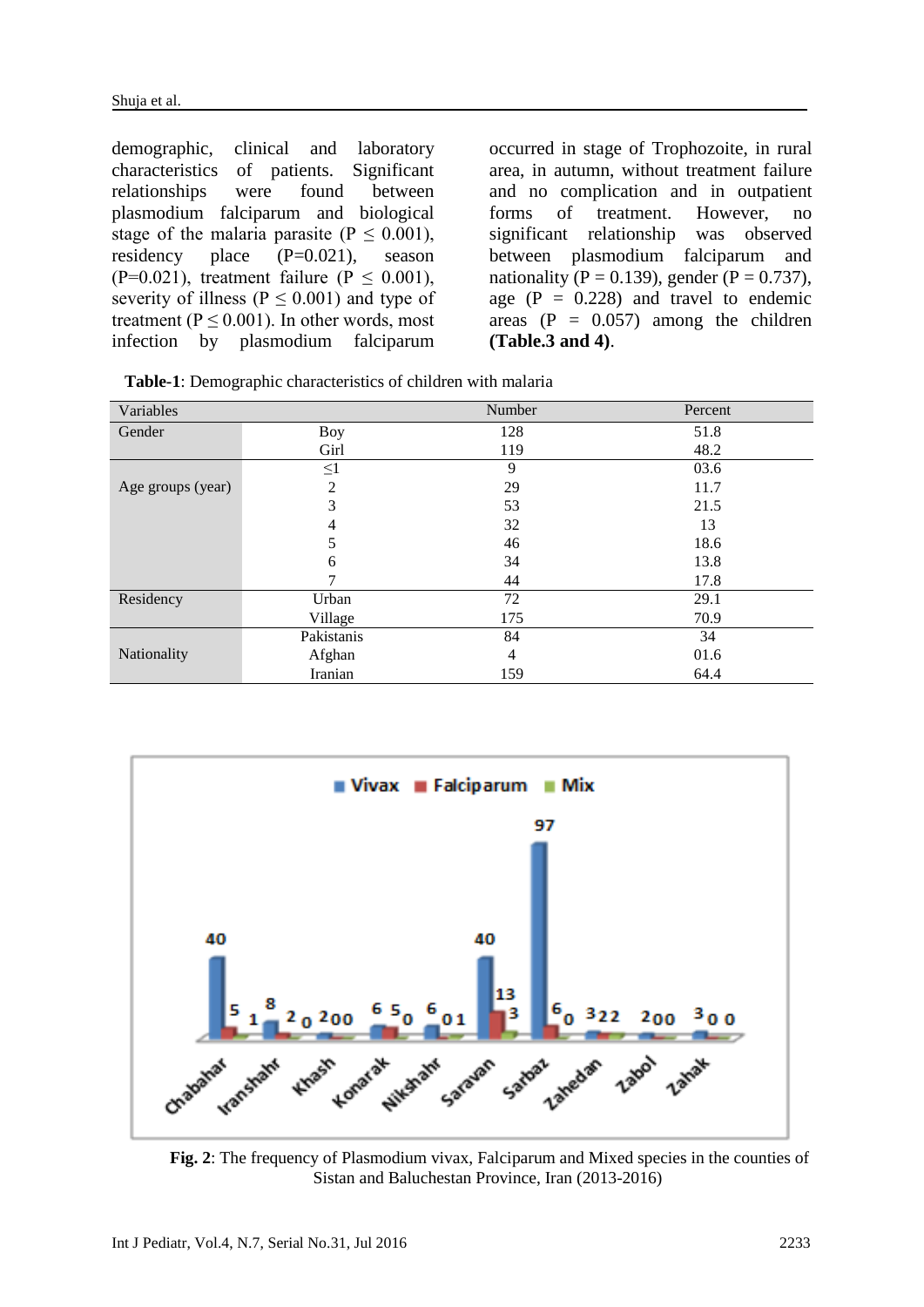

**Fig.3**: The frequency of Plasmodium Vivax, Falciparum and Mixed species according to season in Sistan and Baluchestan Province (2013-2016)

| Variables          |                          | Number         | Percent |
|--------------------|--------------------------|----------------|---------|
| Type of slide      | Fever suspected          | 217            | 87.9    |
|                    | Other                    | 30             | 12.1    |
| Plasmodium species | Vivax                    | 207            | 83.8    |
|                    | Falciparum               | 33             | 13.4    |
|                    | Mix                      | $\tau$         | 02.8    |
|                    | Trophozoite              | 169            | 68.4    |
| Stage of parasites | Schizont                 | 11             | 04.5    |
|                    | Gametocyte               | 24             | 09.7    |
|                    | Gametocyte and           | 43             | 17.4    |
|                    | Trophozoite              |                |         |
| History of disease | Positive                 | 5              | 02      |
|                    | Negative                 | 242            | 98      |
| Treatment failure  | Yes                      | $\overline{4}$ | 01.6    |
|                    | No                       | 243            | 98.4    |
| Illness severity   | No complications         | 234            | 94.7    |
|                    | Severe or complicated    | 13             | 05.3    |
| Type of treatment  | Outpatient               | 234            | 94.7    |
|                    | Hospitalization          | 13             | 05.3    |
|                    | Local transfer           | 82             | 33.2    |
| Epidemiologic      | Coming from the interior | 16             | 06.5    |
| classification     | Imported from abroad     | 148            | 59.9    |
|                    | The relapse              | 1              | 0.4     |

**Table-2**: Clinical and laboratory characteristics of children with malaria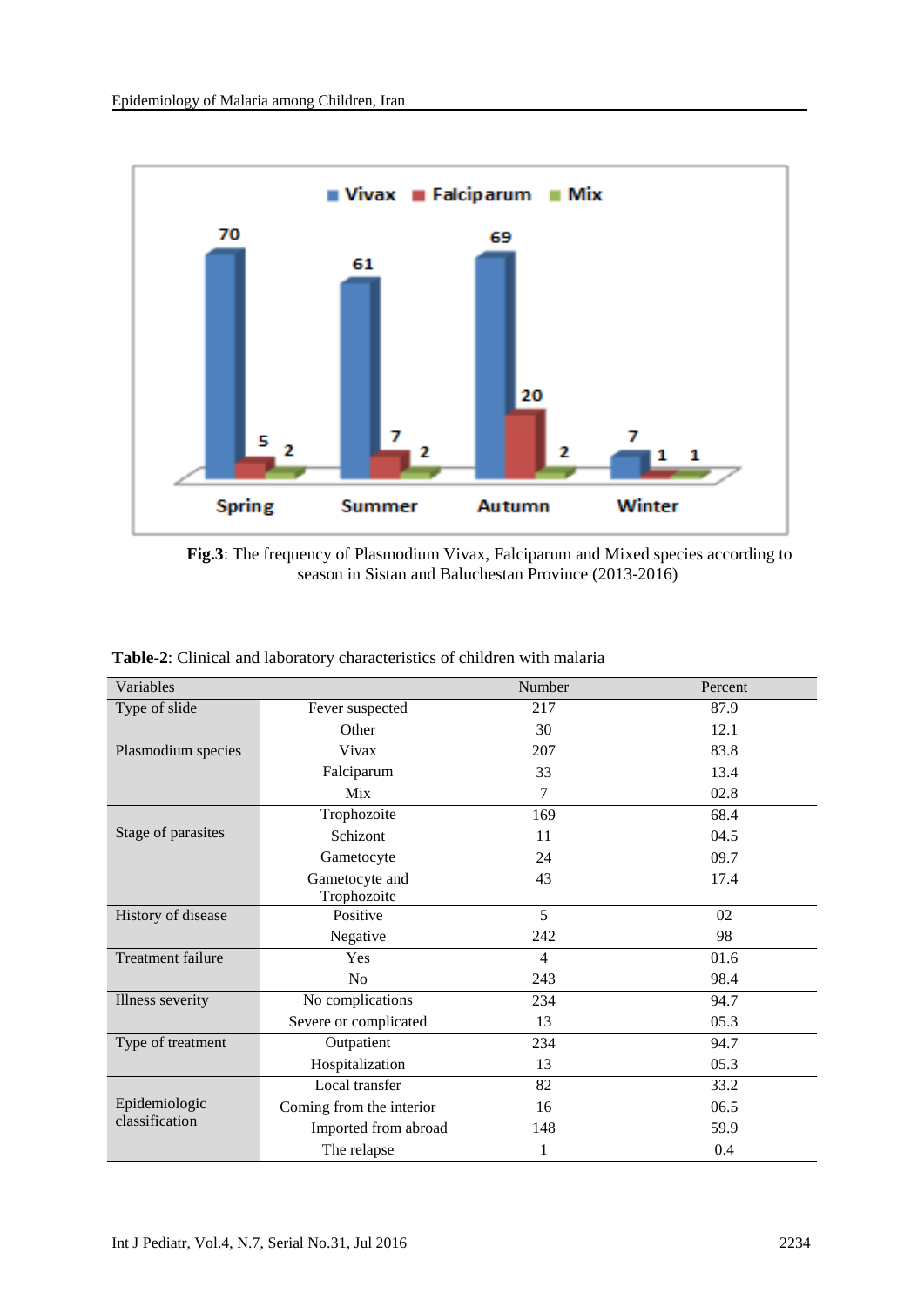| Variables   |                    | Plasmodium | Plasmodium   | P.value      | Total    |
|-------------|--------------------|------------|--------------|--------------|----------|
|             |                    | Falciparum | Vivax or mix |              |          |
| Gender      | <b>Boy</b>         | 18(14.1)   | 110(85.9)    | 0.737        | 128(100) |
|             | Girl               | 15(12.6)   | 104(87.4)    |              | 119(100) |
|             |                    |            |              |              |          |
|             | $\overline{1\leq}$ | 2(22.2)    | 7(77.8)      | 0.228        | 9(100)   |
|             | $\overline{c}$     | 7(24.1)    | 22(75.9)     |              | 29(100)  |
|             | 3                  | 4(07.5)    | 49(92.5)     |              | 53(100)  |
| Age (year)  | $\overline{4}$     | 5(15.6)    | 27(84.4)     |              | 32(100)  |
|             | 5                  | 3(06.5)    | 43(93.5)     |              | 46(100)  |
|             | 6                  | 5(14.7)    | 29(85.3)     |              | 34(100)  |
|             | $\tau$             | 7(15.9)    | 37(84.1)     |              | 44(100)  |
|             |                    |            |              |              |          |
|             | Pakistanis         | 16(19)     | 68(81)       | 0.139        | 43(100)  |
| Nationality | Afghan             | 0(0)       | 4(100)       |              | 4(100)   |
|             | Iranian            | 17(10.7)   | 142(89.3)    |              | 84(100)  |
|             |                    |            |              |              |          |
|             | Urban              | 4(05.6)    | 68(94.4)     | 0.021        | 72(100)  |
| Residency   | Rural              | 29(16.6)   | 146(83.4)    |              | 175(100) |
|             |                    |            |              |              |          |
|             | Spring             | 5(06.5)    | 72(93.5)     | 0.023        | 77(100)  |
|             | Summer             | 7(10)      | 63(90)       |              | 70(100)  |
| Season      | Autumn             | 20(22)     | 71(78)       |              | 91(100)  |
|             | Winter             | 1(11.1)    | 8(88.9)      |              | 9(100)   |
|             |                    |            |              |              |          |
|             | Trophozoite        | 14(08.3)   | 155(91.7)    | $\leq 0.001$ | 169(100) |
|             | Schizont           | 3(27.3)    | 8(72.7)      |              | 11(100)  |
| Stage of    | Gametocyte         | 11(45.8)   | 13(54.2)     |              | 24(100)  |
| parasites   | Gametocyte and     | 5(11.6)    | 38(88.4)     |              | 43(100)  |
|             | Trophozoite        |            |              |              |          |
|             | Yes-in             | 3(20)      | 12(80)       | 0.057        | 15(100)  |
| Travel to   | country(Iran)      |            |              |              |          |
| endemic     | Yes-Pakistan       | 23(17.3)   | 110(82.7)    |              | 133(100) |
| areas       | N <sub>o</sub>     | 7(07.1)    | 92(92.9)     |              | 99(100)  |
|             |                    |            |              |              |          |

**Table-3**: Relationship between Plasmodium species and demographic, clinical and laboratory characteristics

**Table-4**: Relationship between Plasmodium species and severity and treatment status

| Variables |                  | Plasmodium<br>Falciparum | Plasmodium<br>Vivax or mix | P.value      | Total    |
|-----------|------------------|--------------------------|----------------------------|--------------|----------|
| Treatment | Yes              | 3(75)                    | 1(25)                      | ${}_{0.001}$ | 4(100)   |
| failure   | N <sub>0</sub>   | 30(12.3)                 | 213(87.7)                  |              | 243(100) |
|           |                  |                          |                            |              |          |
| Illness   | No complications | 25(10.7)                 | 209(89.3)                  | ${}_{0.001}$ | 234(100) |
| severity  |                  |                          |                            |              |          |
|           | Severe or        | 8(61.5)                  | 5(38.5)                    |              | 13(100)  |
|           | Complicated      |                          |                            |              |          |
|           |                  |                          |                            |              |          |
| Type of   | Outpatient       | 22(09.4)                 | 212(90.6)                  | ${}_{0.001}$ | 234(100) |
| treatment | Hospitalization  | 11(84.6)                 | 2(15.4)                    |              | 13(100)  |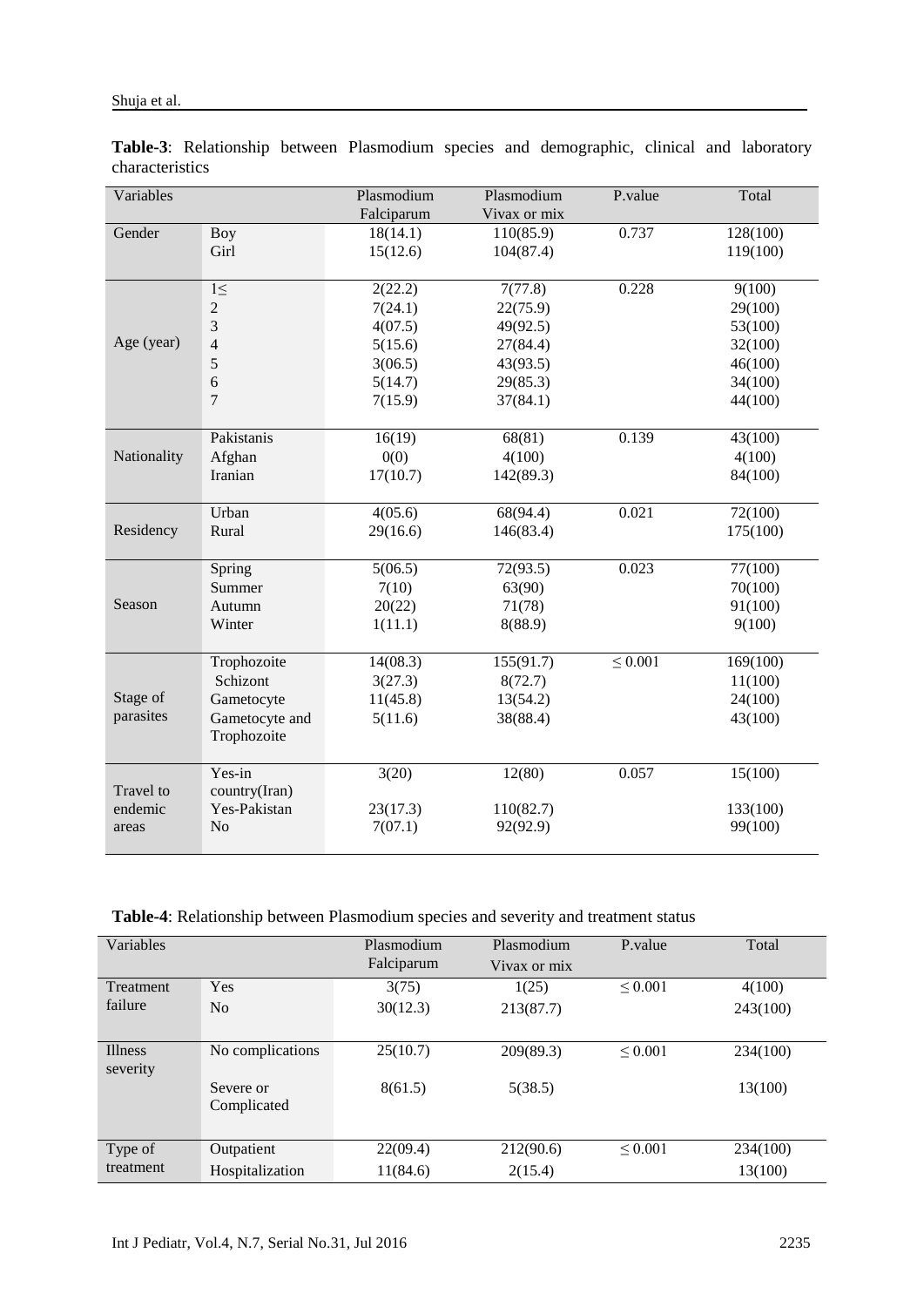#### **4- DISCUSSION**

 During the March 2013 to March 2016 in Sistan and Baluchistan province, 247 cases of malaria in 7- year- old children and younger were observed. Disease was more common among boys and rural residents and in Sarbaz County. Most cases occurred during autumn and the lowest in winter .Plasmodium Vivax was the most common type of Plasmodium species. Most patients had no history of the disease and received treatment on an outpatient basis.

Similar to other studies [\(17,](#page-9-9) [18\)](#page-9-10), in Sistan and Baluchistan province malaria was more common in boys. Probably its cause was the amount of body covered by clothing, which in Iranian boys is less than girls. Also, compared to girls, boys are more likely to be present at night outside the home. Therefore, boys due to of higher exposure to vectors, have higher risk of malaria. At current study, approximately 70.9% of patients lived in rural areas. Similarly in the study conducted by Youssefi and Rahimi in Sarbaz County, that 91% of patients were lived in rural areas [\(18\)](#page-9-10). These results suggest that the risk of malaria is higher in rural areas.

Similar to the other studies[\(19,](#page-9-11) [20\)](#page-9-12), the most cases of malaria occurred during autumn and lowest in winter. Probably, the seasonal distributions of Anopheles mosquitoes are associated with seasonal difference in incidence of malaria. In autumn atmospheric rainfalls led to soil moisture and provide temporary water bodies on a small scale that have a key role in providing the right conditions for growth and reproduction of Anopheles mosquitoes. Thus led to increases in incidence of malaria in autumn. On the other hand, in winter reducing the temperature of the optimum threshold, led to increases in the number of days required to complete the external cycle of the parasite [\(20\)](#page-9-12); therefore, the incidence of disease reduced.

In current study, more than 83% of cases were infected with Plasmodium Vivax, and Plasmodium Falciparum and mix contain 13.4% and 2.8% of cases, respectively. These results were parallel with other studies in the country [\(18,](#page-9-10) [21,](#page-9-13) [22\)](#page-9-14). Also, in a study that conducted with [Karim](http://www.ncbi.nlm.nih.gov/pubmed/?term=Karim%20AM%5Bauth%5D) et al., in Pakistan (2011), Plasmodium Vivax was the cause of disease in 86.5% of cases [\(23\)](#page-9-15). According to results of these studies, in this area Plasmodium Vivax was the first cause of malaria and Plasmodium falciparum was ranked second.

The highest number of malaria occurred in Sarbaz, Saravan and Chabahar, respectively. In other study that conducted with Salehi and et al., in Sistan and Baluchistan during 2005-2008, similar result observed. These counties have tropical climate, with a humidity and temperature reaching to optimal condition for malaria spread. Spatial modeling revealed that temperature, humidity and height were positively correlated with malaria risk [\(24\)](#page-9-16). In total, 72% of annual reported cases of Plasmodium falciparum in Sistan and Baluchistan were from Sarbaz, Saravan and Chabahar districts. Moreover to the better ecological condition for transmission of the disease, these areas were in neighboring Afghanistan and Pakistan, two large foci of malaria in the world. That from which, entrance of malaria and especially Plasmodium falciparum maybe occurred. In our study, similar to other studies in Iran [\(18,](#page-9-10) [25\)](#page-9-17), 35% of patients were imported malaria cases from Afghanistan and Pakistan. In many countries with malaria -eliminating programs, imported malaria cases are the exclusive or leading threat to success and preservation of elimination [\(26,](#page-9-18) [27\)](#page-10-0). So, while in Sistan and Baluchistan majority of malaria patients were Iranian. But imported cases from Pakistan and Afghanistan to this province are important. These imported cases can lead to an increase in risk of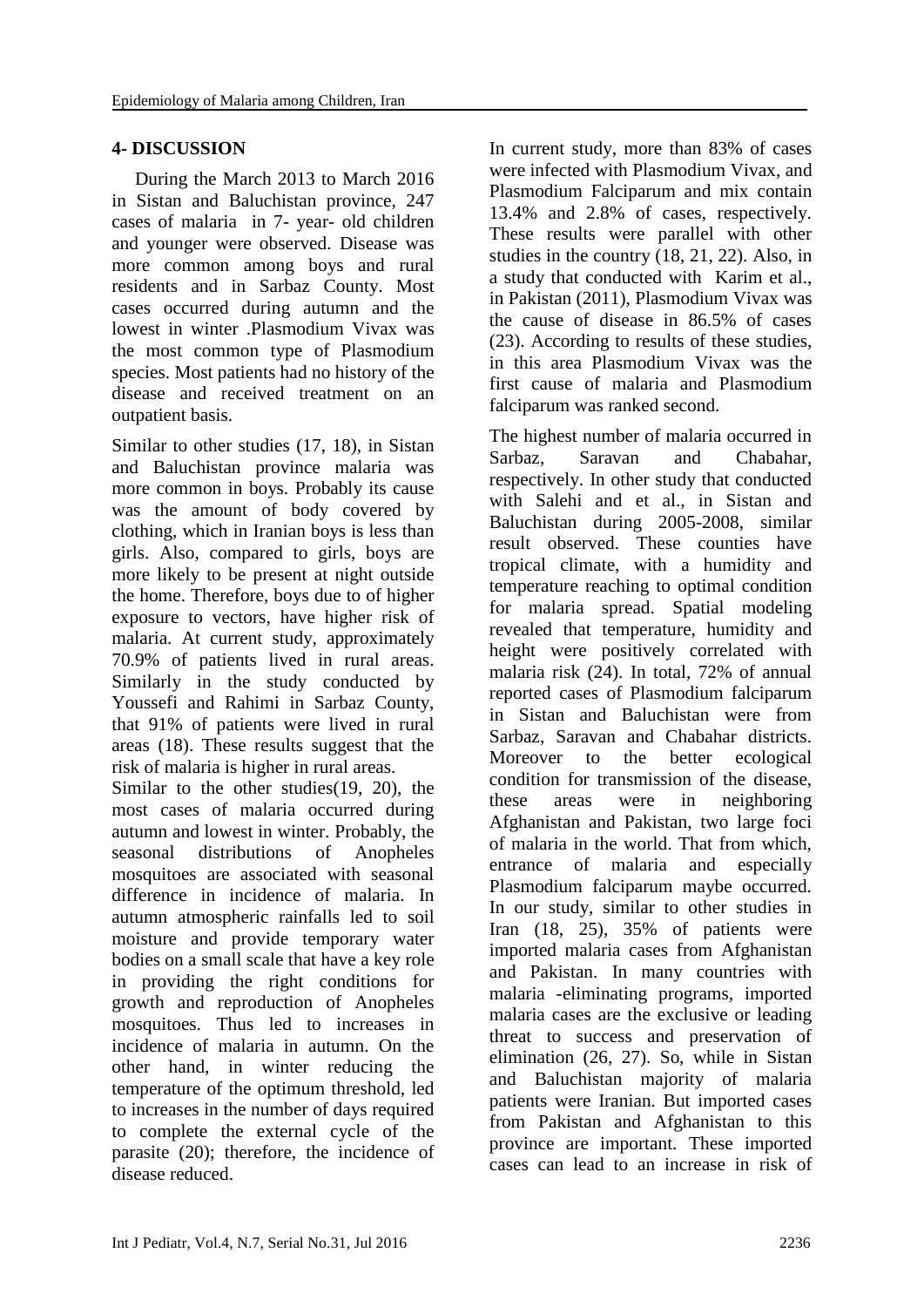malaria transmission in Sistan and Baluchistan area. Similar to the other studies [\(28,](#page-10-1) [29\)](#page-10-2) , the highest of treatment failure were observed in patients infected with Plasmodium Falciparum species. In recent years sensitivity of Plasmodium falciparum and vivax to chloroquine were reduced. The emergence and spread of drug resistance led to control, treatment and management programs of malaria faced with serious challenges[\(30\)](#page-10-3). However, with the end of a decade of drought in the south of the country, increasing the population of the vectors and reduce the immunity of native inhabitants due to low transmission of disease, the risk of malaria epidemic in Sistan and Baluchistan area is not unexpected.

# **4-1. Limitations of the study**

 Current study had some limitations that should be considered; this study was conducted based on data from malaria surveillance system. So patients that for whom malaria detection checklist has been completed, reported and registered, consider in study. Therefore patients that their data is not registered, due to lack of access to them information's, are not considered in the study. In addition, this information has been collected for a goal other than research plan.

# **5. CONCLUSION**

 In current study, Malaria occurred more in children who were lived in rural areas of Sistan and Baluchestan. Plasmodium Vivax was the most important cause of disease. Chance of treatment failure was more in patients suffering from diseases caused by Plasmodium Falciparum. Most of the patients were observed in Sarbaz, Saravan and Chabahar County, respectively. All patients that reported in this study received appropriate medical treatment. All patients recovered and there was no case of death due to malaria. Due to the fact that malaria is endemic in Sistan and Baluchestan province, the children in this area are at high risk for disease. Therefore, it is necessary that the primary level of prevention programs, including health education, combating disease vectors and eliminate the disease parasite reservoirs, use of insecticides and mosquito nets done properly. Also, secondary level prevention programs such as diagnosis and appropriate treatment of patients should be done with more emphasis.

# **6- CONFLICT OF INTEREST**

All the authors declare that they have no conflict of interest.

# **7- REFERENCES**

<span id="page-8-0"></span>1. Snow RW, Newton CRJC. The public health burden of Plasmodium falciparum malaria in Africa: deriving the numbers. Washington DC: The Disease Control Priorities Project (DCPP) Working Paper Number 11, 2003: 75.

<span id="page-8-1"></span>2. Snow RW, Guerra CA, Noor AM, Myint HY, Hay SI. The global distribution of clinical episodes of Plasmodium falciparum malaria. Nature. 2005; 434(7030):214-7.

<span id="page-8-2"></span>3. Blencowe H, Cousens S, Oestergaard MZ, Chou D, Moller A-B, Narwal R, et al. National, regional, and worldwide estimates of preterm birth rates in the year 2010 with time trends since 1990 for selected countries: a systematic analysis and implications. The Lancet. 2012; 379(9832):2162-72.

<span id="page-8-3"></span>4. Hay SI, Okiro EA, Gething PW, Patil AP, Tatem AJ, Guerra CA, et al. Estimating the global clinical burden of Plasmodium falciparum malaria in 2007. PLoS Med. 2010; 7(6):e1000290.

<span id="page-8-4"></span>5. Cibulskis RE, Aregawi M, Williams R, Otten M, Dye C. Worldwide incidence of malaria in 2009: estimates, time trends, and a critique of methods. PLoS Med. 2011; 8(12):e1001142.

<span id="page-8-5"></span>6. World Malaria Report 2015, World Health Organization, Geneva. 2015. Available at: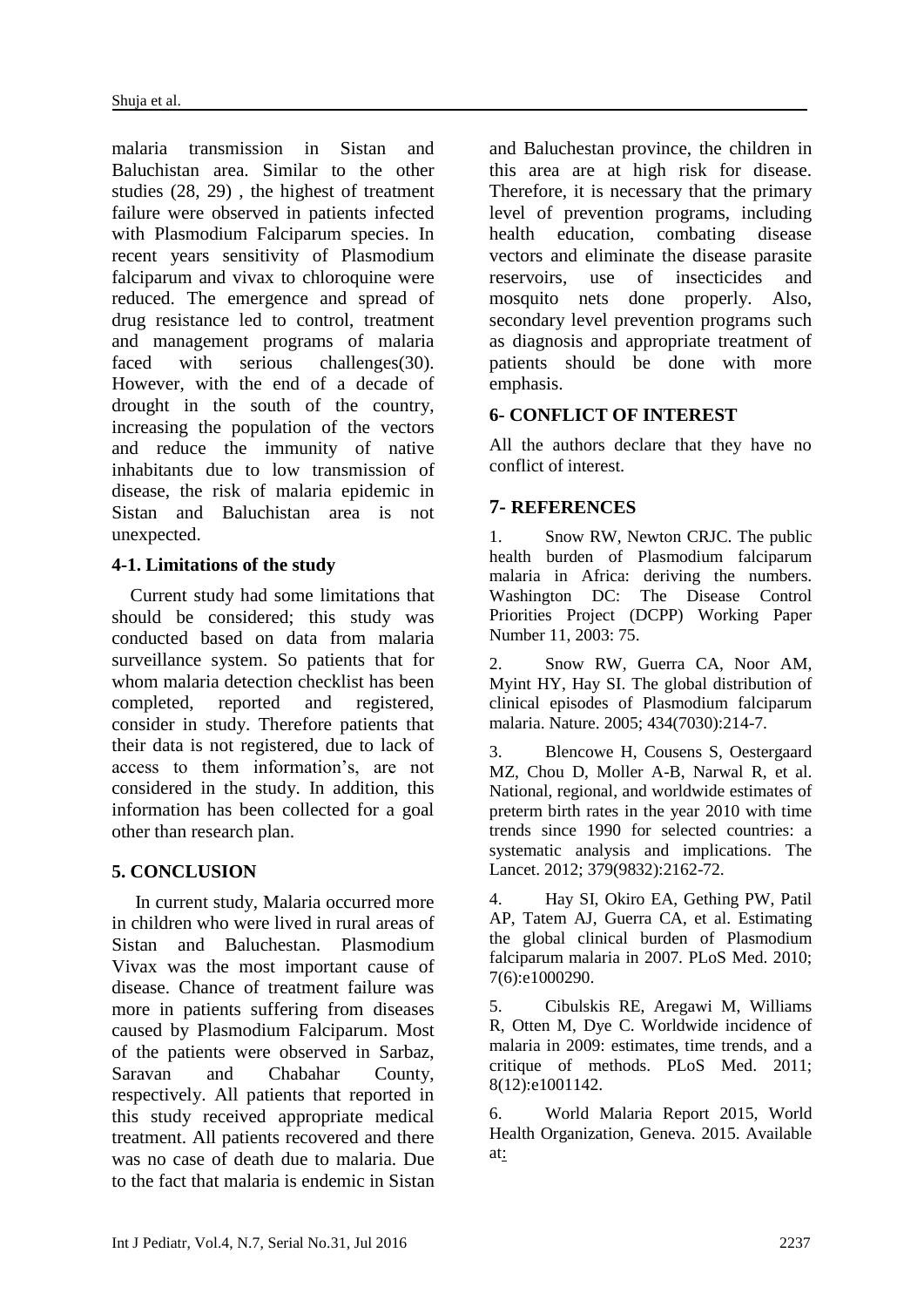http://www.who.int/malaria/publications/world -malaria-report-2015/report/en/.

<span id="page-9-0"></span>7. Autino B, Noris A, Russo R, Castelli F. Epidemiology of malaria in endemic areas. Mediterranean Journal of Hematology and Infectious Diseases. 2012;4(1):2012060.

<span id="page-9-1"></span>8. Pigott DM, Atun R, Moyes CL, Hay SI, Gething PW. Funding for malaria control 2006–2010: a comprehensive global assessment. Malar J. 2012 Jul 28;11(246):10- 186.

<span id="page-9-2"></span>9. Korenromp EL, Hosseini M, Newman RD, Cibulskis RE. Progress towards malaria control targets in relation to national malaria programme funding. Malaria journal. 2013; 12(1):1.

<span id="page-9-3"></span>10. Breman JG. The ears of the hippopotamus: manifestations, determinants, and estimates of the malaria burden. The American journal of tropical medicine and hygiene. 2001; 64(1 suppl):1-11.

<span id="page-9-4"></span>11. Masoumi AH. [Malaria situation in the Islamic Republic of Iran]. Meditsinskaia parazitologiia i parazitarnye bolezni. 2000  $(1):47-9.$ 

12. Arshi S, Barough M, Zareh M. The malaria situation in the Islamic Republic of Iran. Meditsinskaia parazitologiia i parazitarnye bolezni. 2000 (2):21.

<span id="page-9-5"></span>13. Lopez AD, Mathers CD. Measuring the global burden of disease and epidemiological transitions: 2002–2030. Annals of tropical medicine and parasitology. 2013.

<span id="page-9-6"></span>14. Hanafi-Bojd A, Vatandoost H, Oshaghi M, Haghdoost A, Shahi M, Sedaghat M, et al. Entomological and epidemiological attributes for malaria transmission and implementation of vector control in southern Iran. Acta tropica. 2012;121(2):85-92.

<span id="page-9-7"></span>15. Mesdaghinia AR, Vatandoost H, Hanafi-Bojd AA, Majdzadeh R, Raeisi A. Conducting international diploma course on malaria program planning and management (1996-2012). Journal of arthropod-borne diseases. 2013;7(2):100.

<span id="page-9-8"></span>16. Hemami MR, Sari AA, Raisi A, Vatandoost H, Majdzadeh R. Malaria elimination in iran, importance and challenges. International journal of preventive medicine. 2013; 4(1).

<span id="page-9-9"></span>17. Khattak AA, Venkatesan M, Nadeem MF, Satti HS, Yaqoob A, Strauss K, et al. Prevalence and distribution of human Plasmodium infection in Pakistan. Malar J. 2013;12(1):297.

<span id="page-9-10"></span>18. Reza YM, Taghi RM. Prevalence of malaria infection in Sarbaz, Sistan and Bluchistan province. Asian Pacific journal of tropical biomedicine. 2011;1(6):491-2.

<span id="page-9-11"></span>19. Hui F-M, Xu B, Chen Z-W, Cheng X, Liang L, Huang H-B, et al. Spatio-temporal distribution of malaria in Yunnan Province, China. The American journal of tropical medicine and hygiene. 2009; 81(3):503-9.

<span id="page-9-12"></span>20. Salehi M, Mohammad K, Farahani MM, Zeraati H, Nourijelyani K, Zayeri F. Spatial modeling of malaria incidence rates in Sistan and Baluchistan province, Islamic Republic of Iran. Saudi medical journal. 2008; 29(12):1791-6.

<span id="page-9-13"></span>21. Peters W. Resistance of human malaria I, III, and IV. Chemotherapy and drug resistance in malaria. 1987:543-68.

<span id="page-9-14"></span>22. Gething PW, Elyazar IR, Moyes CL, Smith DL, Battle KE, Guerra CA, et al. A long neglected world malaria map: Plasmodium vivax endemicity in 2010. PLoS Negl Trop Dis. 2012; 6(9):e1814.

<span id="page-9-15"></span>23. Karim AM, Hussain I, Malik SK, Lee JH, Cho IH, Kim YB, et al. Epidemiology and Clinical Burden of Malaria in the War-Torn Area, Orakzai Agency in Pakistan. PLoS Negl Trop Dis. 2016; 10(1):e0004399.

<span id="page-9-16"></span>24. Bouma M, Dye C, Van der Kaay H. Falciparum malaria and climate change in the Northwest Frontier Province of Pakistan. The American journal of tropical medicine and hygiene. 1996.

<span id="page-9-17"></span>25. Hanafi-Bojd A, Vatandoost H, Philip E, Stepanova E, Abdi A, Safari R, et al. Malaria situation analysis and stratification in bandar abbas county, southern iran, 2004- 2008. Journal of Arthropod-Borne Diseases. 2010; 4(1):31.

<span id="page-9-18"></span>26. Chuquiyauri R, Paredes M, Peñataro P, Torres S, Marin S, Tenorio A, et al. Sociodemographics and the development of malaria